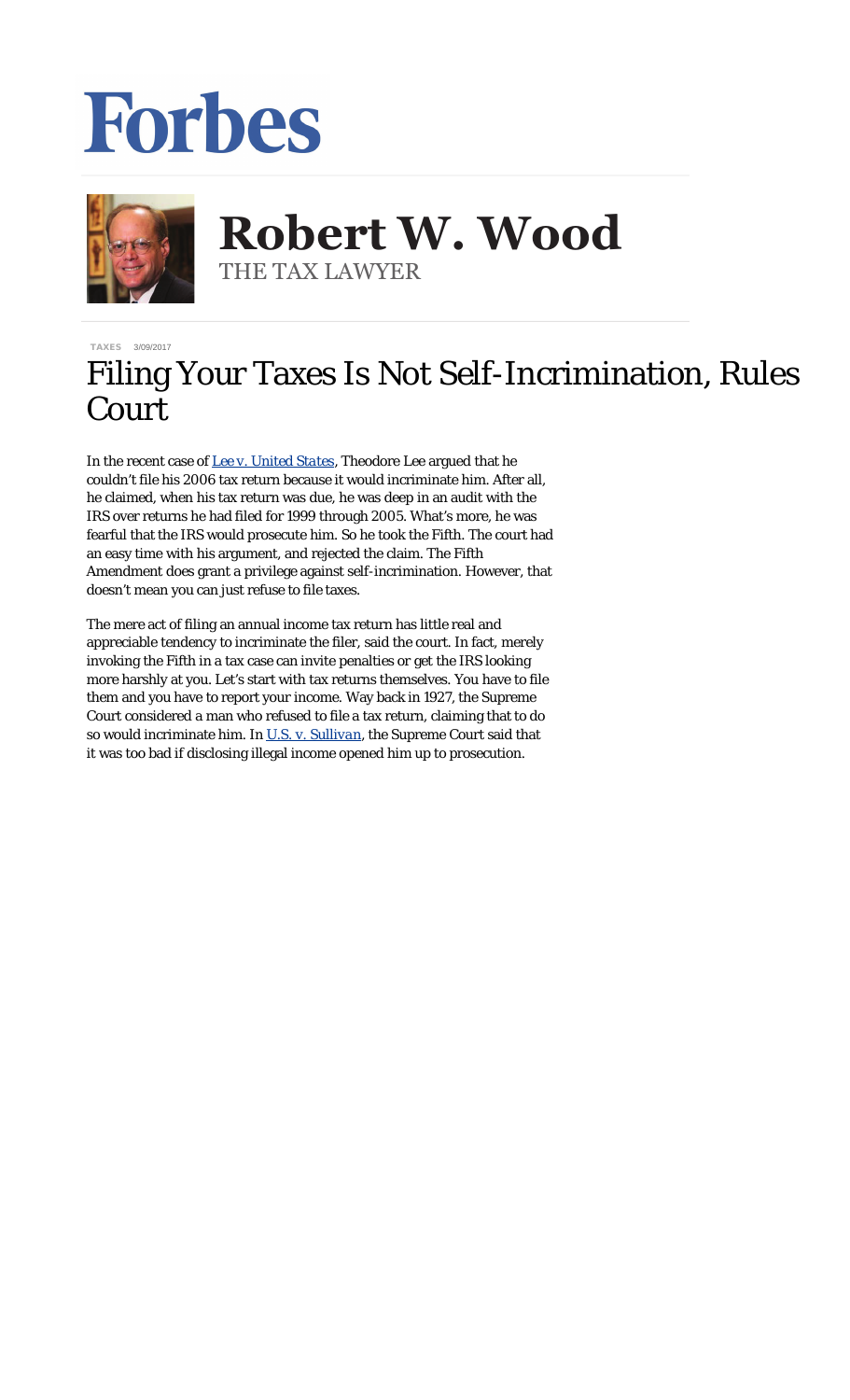

*Shutterstock*

Even a criminal must file tax returns and pay taxes. And you have to do it accurately. What if the IRS asks you questions you are afraid to answer? Answering IRS questions in an audit or investigation can be nervewracking. Do not speak up without your lawyer present, and ask your lawyer what to is fair to discuss. But *claiming* Fifth Amendment protection in taxes cases can be a mistake. The issue can also come up with books and records. You have to keep them to fulfill your tax filing obligations. You even have to keep bank account records for accounts outside the U.S. Undisclosed offshore bank accounts can qualify as money laundering.

So, if the IRS asks you if you have any foreign bank accounts, can you take the Fifth? You can, but it probably won't help. Even if you claim the Fifth, the IRS can hand you an "information document request" to produce your records. If you refuse, the IRS will issue a summons. Then, if you refuse to answer that, the IRS will take you to court, which will probably order you to comply. But, doesn't your constitutional right to take the Fifth trump the IRS? After all, even in court, you can say, "I refuse to answer on the grounds that I may incriminate myself."

Does this work with taxes and the IRS? Not always. Ironically, you can refuse to *talk*, but you *cannot* refuse to produce most documents. Your own private papers are personal records. If *they* might incriminate you, they are protected by the Fifth Amendment. But the Required Records doctrine says you